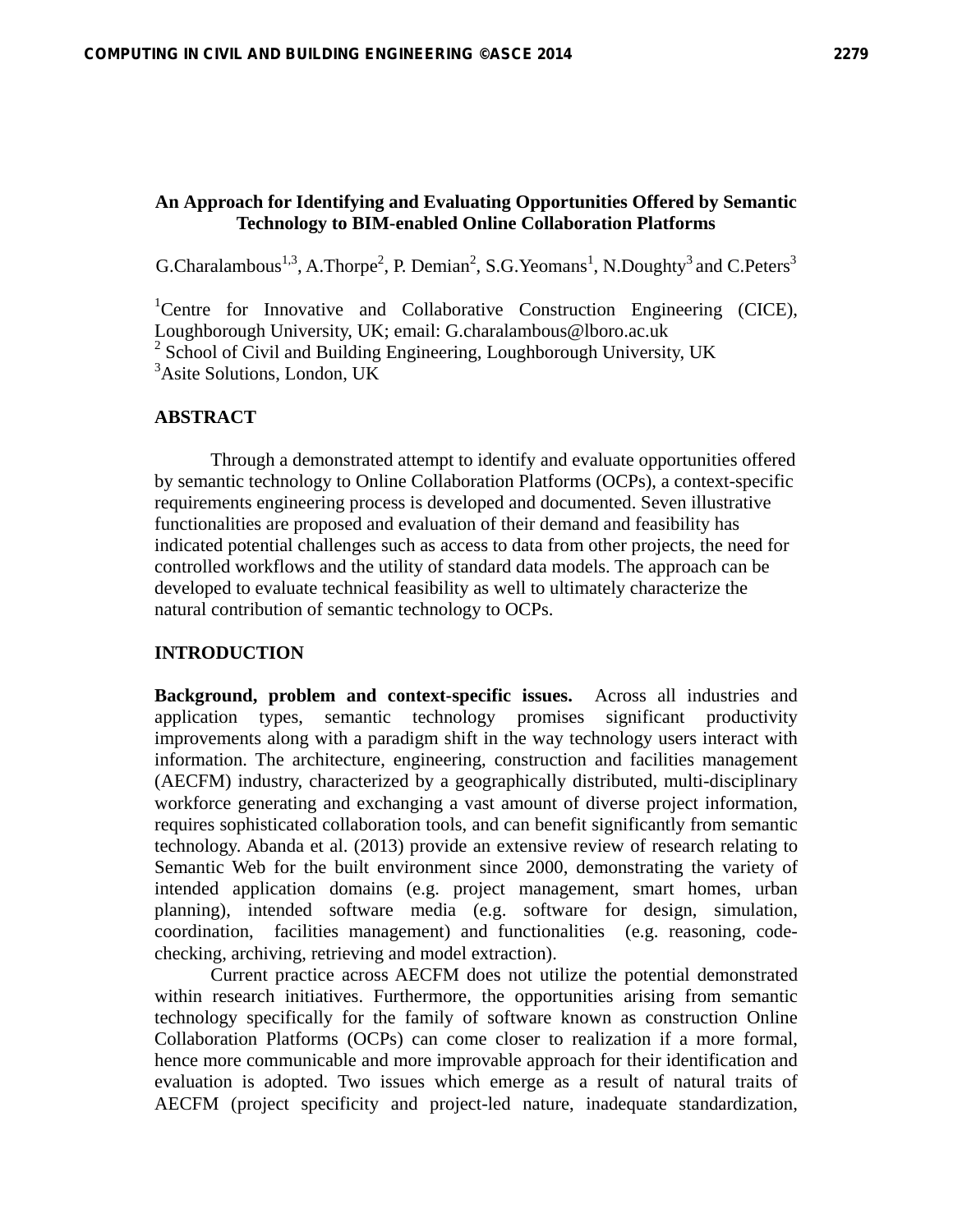discipline fragmentation, life-cycle phase fragmentation) and emergence of cloudbased solutions are: (1) Cross-project variation in both high-level software configuration (what combination of software to use) and low-level software configuration (which part of each software to use). The vague distinction between the roles of software calls for an approach supporting flexibility (from the perspective of project set-up) and prioritization (from the perspective of software development). (2) Requirements engineering for cloud-based solutions tends to be a combination of moving existing functionality to the cloud as well as devising novel, "fit-for-cloud" functionality.

**Aim, approach and methodology.** This paper focuses on OCPs and provides a mechanism for bridging the gap between promised opportunity and realization. Through a demonstrated attempt to identify and evaluate opportunities offered to OCPs by semantic technology, a context-specific requirements engineering process is developed and documented. The focus is not on technical issues (e.g. developing or extending ontologies or schemata) but rather on technology and domain literature mapping. "Solving a problem simply means representing it so as to make the solution transparent" (Simon, 1981). Following this notion, this paper attempts to solve the technology implementation problem by providing suitable representations of different aspects of the problem. The steps followed are outline as: (1) deduce the pre-requisites for an effective semantic functionality and the stakeholder context (2) understand the nature of opportunities offered by Semantic Technology in AECFM (3) identify a suitable representation of the role of OCPs in BIM process, (4) identify a number of illustrative, OCP-specific functionalities and (5) devise a method for evaluating these functionalities.

# **LITERATURE REVIEW: NATURE OF PARADIGM AND OF BENEFITS**

**Pre-requisites for an effective semantic solution.** An effective semantic solution is defined as a solution provided by a software system which is enabled by a computer interpretable knowledge representation (ontology) and provides value to the software user. Based on a review of literature (Berners-Lee et al.,2001; and Allemang & Hendler, 2011) a simplified model of the pre-requisites for an effective semantic solution was developed for the purposes of this research (figure 1).



**Figure 1. Model of basic pre-requisites for an effective semantic solution** 

The model demonstrates that typically: (1) an effective semantic solution results from the contribution of a diversity of parties whose effort and benefit is not necessarily aligned and (2) within the "Standards" and "Ontologies" domains there doesn't exist exclusivity amongst possible instances for a given solution. This highlights the need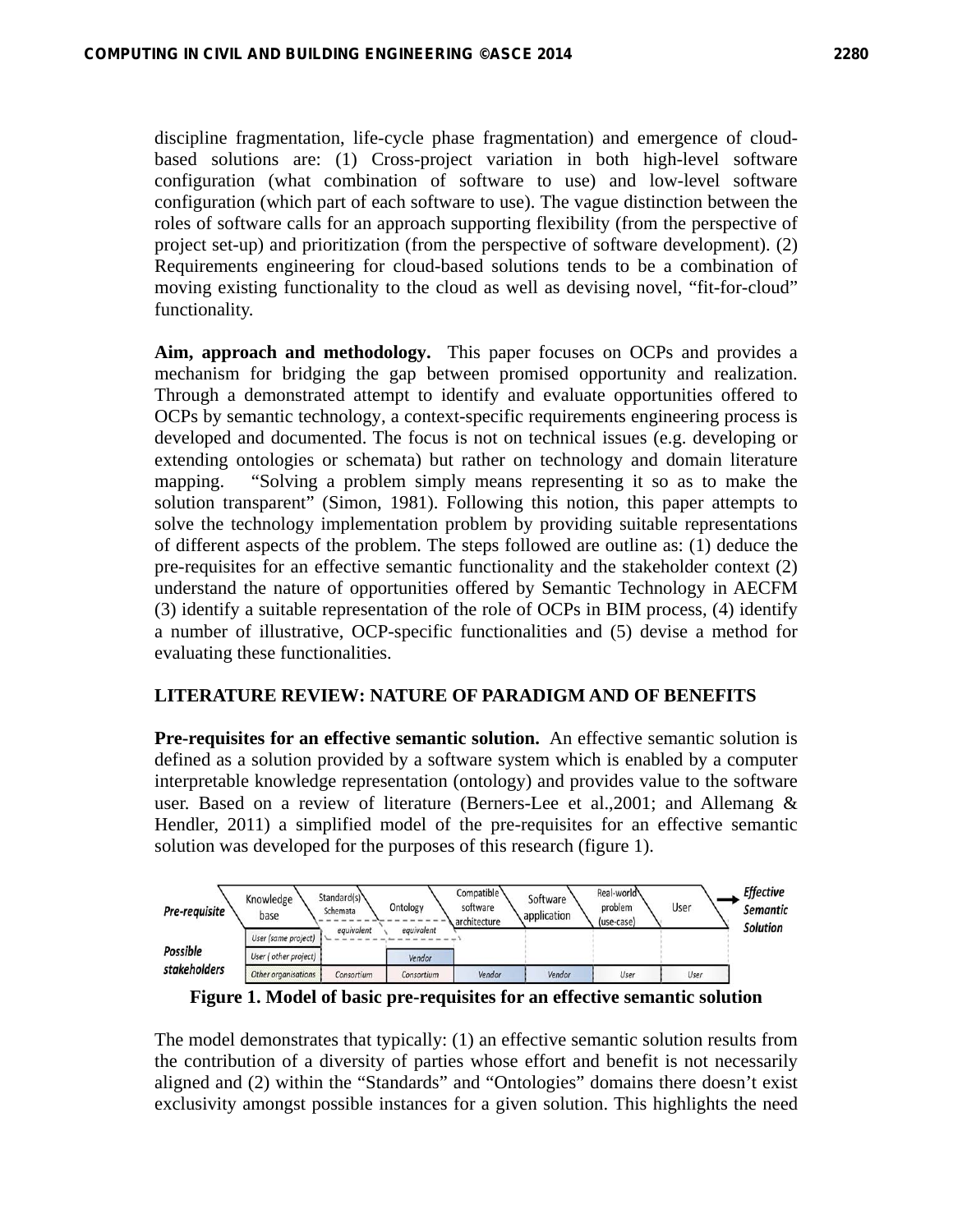for harmonization in this joint effort if effective semantic solutions are to become more widespread.

**Opportunities for OCPs and nature of benefit.** Acting as the hub for project information which is typically diverse, unstructured and is continuously updated to satisfy varied information exchange needs, OCPs could benefit considerably from semantic technology. The diversity of applications and benefits found within AECFM research is demonstrated by Abanda et al. (2013). A number of studies address issues relating to online collaboration by developing capabilities such as model-document integration (Caldas et al., 2004), conformance requirements organization (Yurchyshyna et al. 2009), document indexing (Elghamrawy and Boukamp, 2010) and configurable model exchanges (Venugopal et al., 2013). A general framework for semantic web-based information management (Anumba et al., 2008) aims to "enhance collaboration, avoid information loss, overload and misunderstanding". Through this diversity of applications, a universal pattern is that once the benefit is realized a "new" type of waste, a waste of semantics (meaning), is eliminated and becomes observable through its absence.

There is evidence of infrastructure for (Beetz et al. 2011) and applications of (Vanlande et al. 2008) semantic technology within some forms of collaboration software. However framework-setting studies (Singh et al., 2011) and studies focusing on requirements from commercial, browser-based Online Collaboration Platforms (Liu et al., 2011; and Shafiq et al., 2013) do not address semantic technology. Therefore, this study sets out to devise a formal requirements engineering approach which accounts for the, often changing, role of OCPs within the BIM process as well as the natural traits of semantic technology and AECFM.

### **THE OCP AND ITS ROLE IN BIM PROCESS**

**OCP and their core "BIM Use Purposes".** OCPs are the combination of web-based technologies "that create a shared interface, to link multiple interested parties, to share, exchange and store project information in digital form, and to work collaboratively, on the basis of subscription fee, license plus maintenance, negotiated fixed cost or exclusive business partnership agreement" (Liu et al., 2011). In order to facilitate a rational approach for deriving semantic technology-enabled functionalities for OCPs, the role of OCPs in the BIM process is expressed in terms of the "BIM Use Purposes" developed by Kreider and Messner (2013) (figure 2). The guiding criterion was "which Use Purposes require the sharing of information between collaborating parties".

**Heuristics for enhancing OCPs.** The following served as heuristics for evaluating and improving the service of OCPs: (1) Integration of content (e.g. model- document integration, tagging ), (2)Integration of features (e.g. BIM-based procurement), (3) Controlled workflow (e.g. content distribution process automation, controlled revisioning of content), (4) Role-based configuration, (5) Flexible workflow, (6) Intuitive experience/environment, (7) Visibility/transparency, (8) Easy access to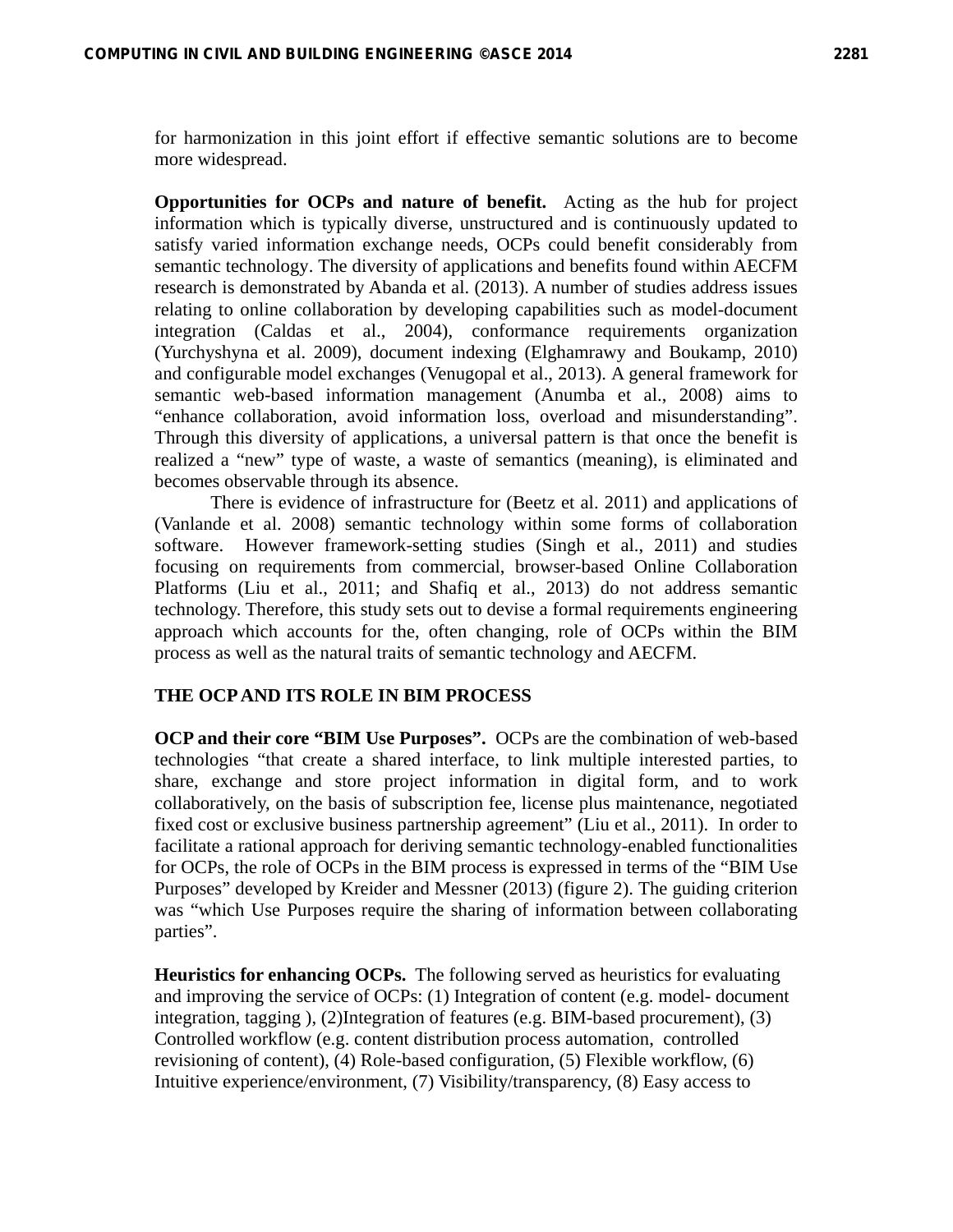relevant information, (9) knowledge management(KM): intra-project, (10) knowledge management(KM): inter-project and (11) Mobility.



**Figure 2. The role of OCPs in the BIM Process in terms of "BIM Use Purposes"** 

# **IDENTIFYING AND EVALUATING OPPORTUNITIES OFFERRED TO OCPS BY SEMANTIC TECHNOLOGY**

**Identifying opportunities: some illustrative use-cases/functionalities.** The Core OCP BIM Uses Purposes (3.1), were coupled with the heuristics for enhancing OCPs (3.2) to devise seven illustrative applications of semantic-web technology (e.g. (1) Role-based Semantic Searching) inspired from the capabilities demonstrated in literature (see Appendix A, columns: "Functionalities" and "Supported BIM Uses and Heuristics followed" ). These were used for demonstrating the utility of the following steps in the approach (4.2 and 4.3).

**A fitting representation of opportunity: value as waste elimination.** Value to the user can be represented as waste elimination and, in this case, elimination of "waste in meaning "or "cost of inadequate semantic interoperability" (2.2). Elucidation and evaluation of this waste can be achieved by comparing current technology and process to counterfactual scenarios where semantic interoperability is present. The "Cost Analysis of Inadequate Interoperability in the U.S. Capital Facilities Industry" (NIST, 2004) provides a useful tool for this approach. Specifically "Table 4-1: Summary of Technical and Economic Metrics" was used as a basis for evaluating the seven illustrative functionalities identified in (4.1).The adapted table is presented in Appendix A.

**Evaluating opportunities: gathering expert opinion.** Separate semi-structured interviews with three Asite Implementation Consultants were conducted to inform Appendix A. The consultant's experience on software configuration and consultancy to users was used to assess (1) the perceived level of demand from users, (2) potential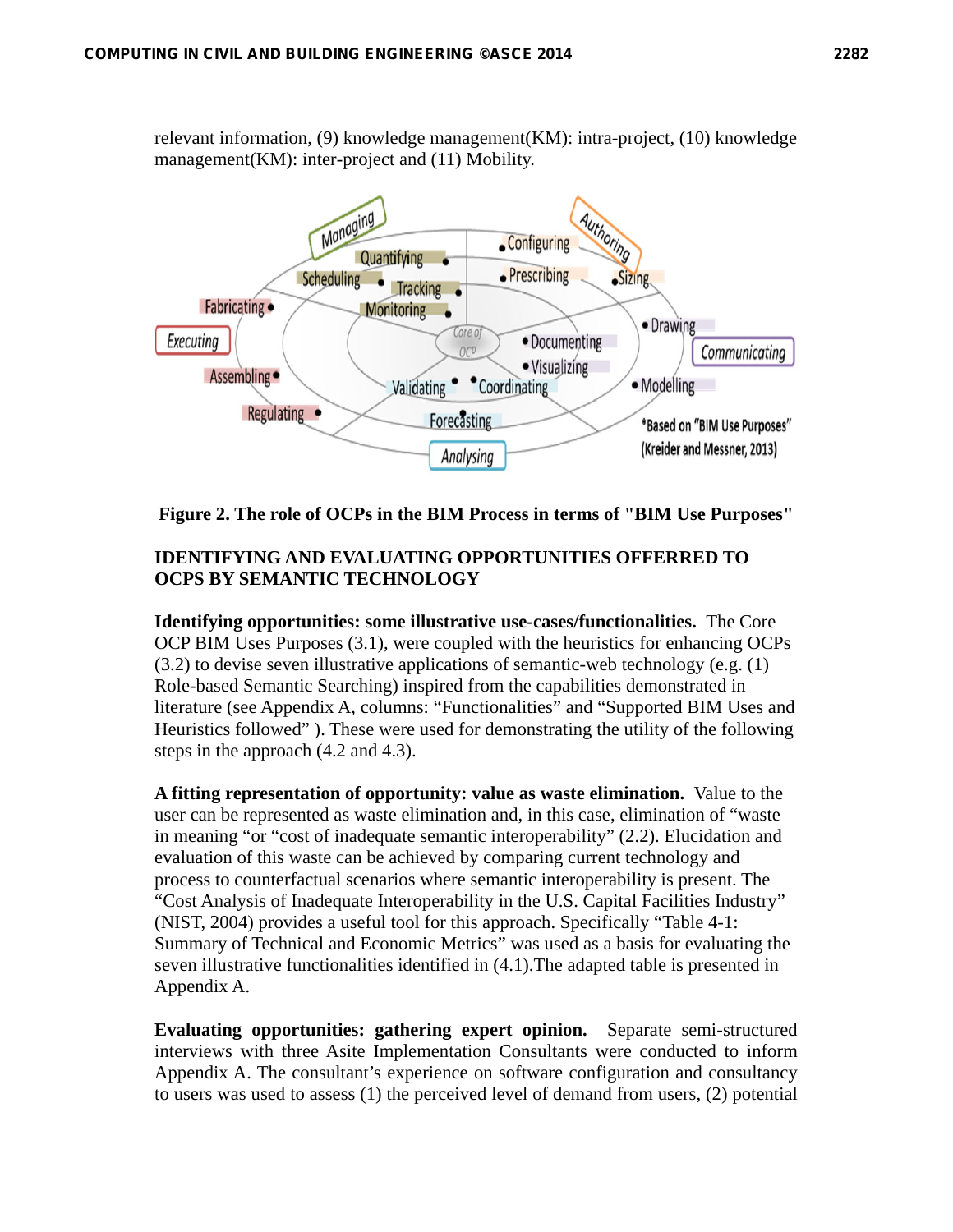value (in the consultants' view) and (3) the level of disruption to existing processes from the implementation of the seven proposed functionalities. Interviewees were given a 40 minute presentation covering the basics of semantic technology and simple mock-ups illustrating the seven functionalities. The latter part included discussion with clarifications, and feedback and recommendations for refinement. At the end, the interviewees were asked to complete a response sheet where they ranked the seven functionalities in terms of the three categories and provided comments.

### **RESULTS AND DISCUSSION**

**Results from interviews**. Preliminary results and indications arising from this stage of the research are: (a) The most valued and demanded from the illustrative functionalities, according to the implementation consultants, relate to searching and content associations. These represent enhancements of existing features. (b) Crossproject/workspace data access was considered disruptive. Amongst comments and discussion the biggest barriers were (c) data privacy and (d) the openness/availability of data for the knowledge base. The former highlights a chronic barrier to BIM and knowledge management while the latter highlights the utility of the IFC data model and its subset, COBie in "unlocking" the data in the knowledge base. (e) The need for controlled workflows is not accounted for in the proposed recommendation style usecases.

**The approach and its utility.** The approach - outlined in Figure 3 - allows for the incorporation of any BIM Use, a likely revision given the dynamic nature of the BIM software industry. Additionally, it explicates the waste elimination potential of proposed functionalities in a way in which the impact on different users/collaborators at different phases can be assessed. The approach can be developed to map waste on a project phase-user group-activity category framework, as in NIST (2004) (see "Figure ES-1, 3D framework"). As a result, this can help characterize the natural contribution of semantic technology to OCPs.



**Figure 3. Outline of approach.**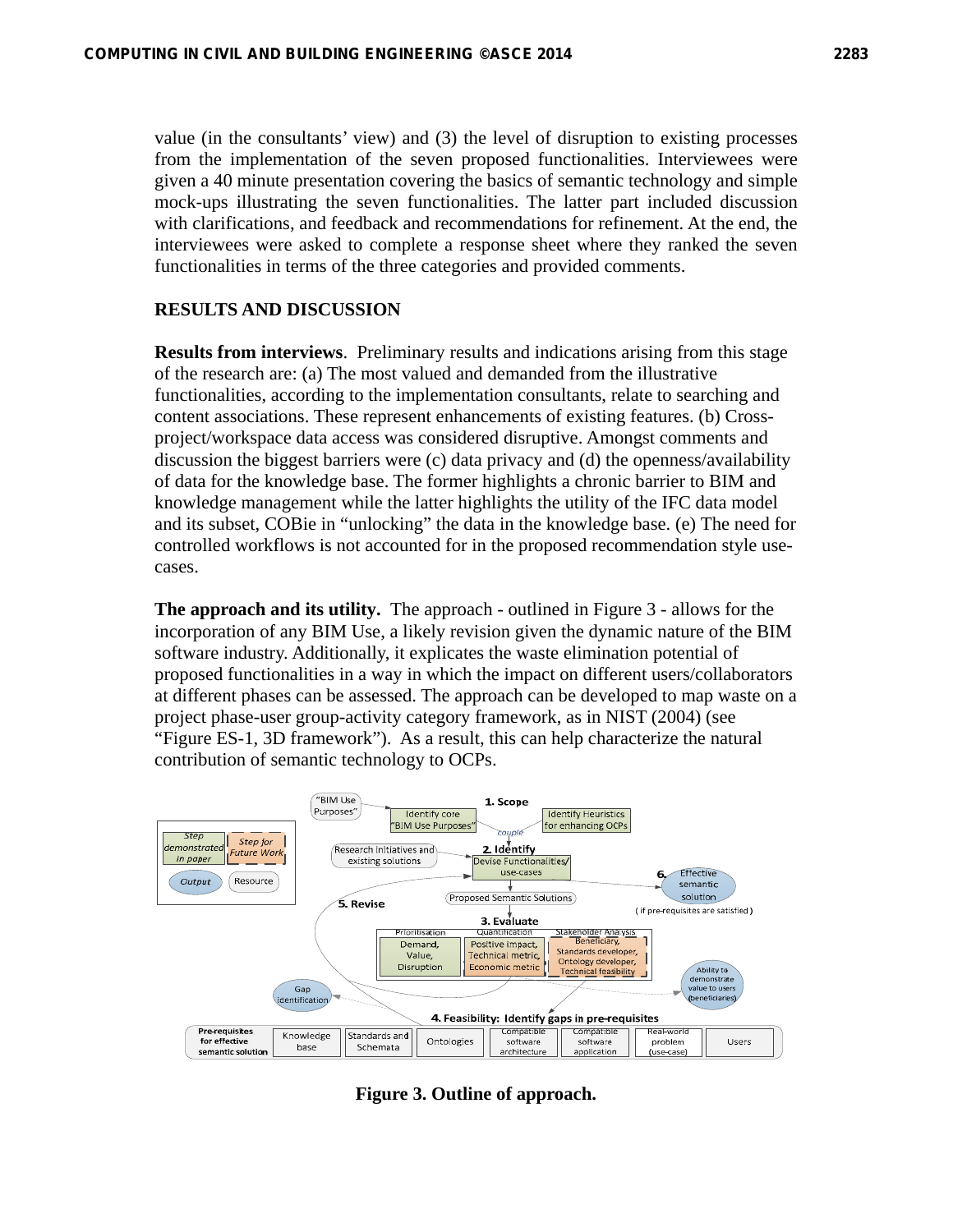**Main limitations of approach and execution.** (1) The illustrative functionalities were neither exhaustive nor representative of the diversity of potential opportunities. (2) OCP users were not engaged at this stage of the research. (3) The technical feasibility was not assessed (thereby omitting some basic pre-requisites)

### **CONCLUSION**

BIM Use Purposes were selected as a language for scoping the role of OCPs in BIM and combined with OCP-specific heuristics to devise illustrative use-cases. Their value can be represented as semantic waste elimination and quantified by adapting the NIST (2004) framework. Their relative importance can be identified by surveying experts (and users in future work). The captured process can help communicate the approach, track decisions and revise the approach. Within the OCP vendor, it helps compare current ways of working to a semantic technology-enabled state and characterize the natural contribution of semantic technology. Additionally it can serve as a mechanism for communicating gaps and aligning pre-requisites within the industry. Ultimately, the approach can form the basis for an automated requirements elicitation system, given the availability of repositories and codification of resources.

#### **REFERENCES**

- Abanda, F. Henry, Joseph HM Tah, and Ramin Keivani. "Trends in built environment semantic Web applications: Where are we today?." *Expert Systems with Applications* 40.14 (2013): 5563-5577.
- Allemang, D., & Hendler, J. (2011). Semantic web for the working ontologist: effective modeling in RDFS and OWL.
- Anumba, C. J., Pan, J., Issa, R. R. A., & Mutis, I. (2008). Collaborative project information management in a semantic web environment. Engineering, Construction and Architectural Management, 15(1), 78-94.
- Asite Solutions (2013), www.asite.com
- Beetz, J., van Berlo, L., de Laat, R., & van den Helm, P. (2010). BIMserver. org–An open source IFC model server. Proceedings of the CIB W78 conference.
- Caldas, C. H., Soibelman, L., & Gasser, L. (2005). Methodology for the integration of project documents in model-based information systems. Journal of Computing in Civil Engineering, 19(1), 25-33.
- Elghamrawy, T., & Boukamp, F. (2010). Managing construction information using RFID-based semantic contexts. Automation in construction, 19(8), 1056-1066.
- Kreider, Ralph G. and Messner, John I. (2013). "The Uses of BIM: Classifying and Selecting BIM Uses". Version 0.9, September, The Pennsylvania State University, University Park, PA, USA. http://bim.psu.edu.
- Liu, N., Kagioglou, M., & Liu, L. (2011, March). An overview of the marketed functionalities of web-based Construction collaboration extranets. In Information Science and Technology (ICIST), 2011
- Matthews, J., & Lockley, S. R. (2013). A study of bim collaboration requirements and available features in existing model collaboration systems.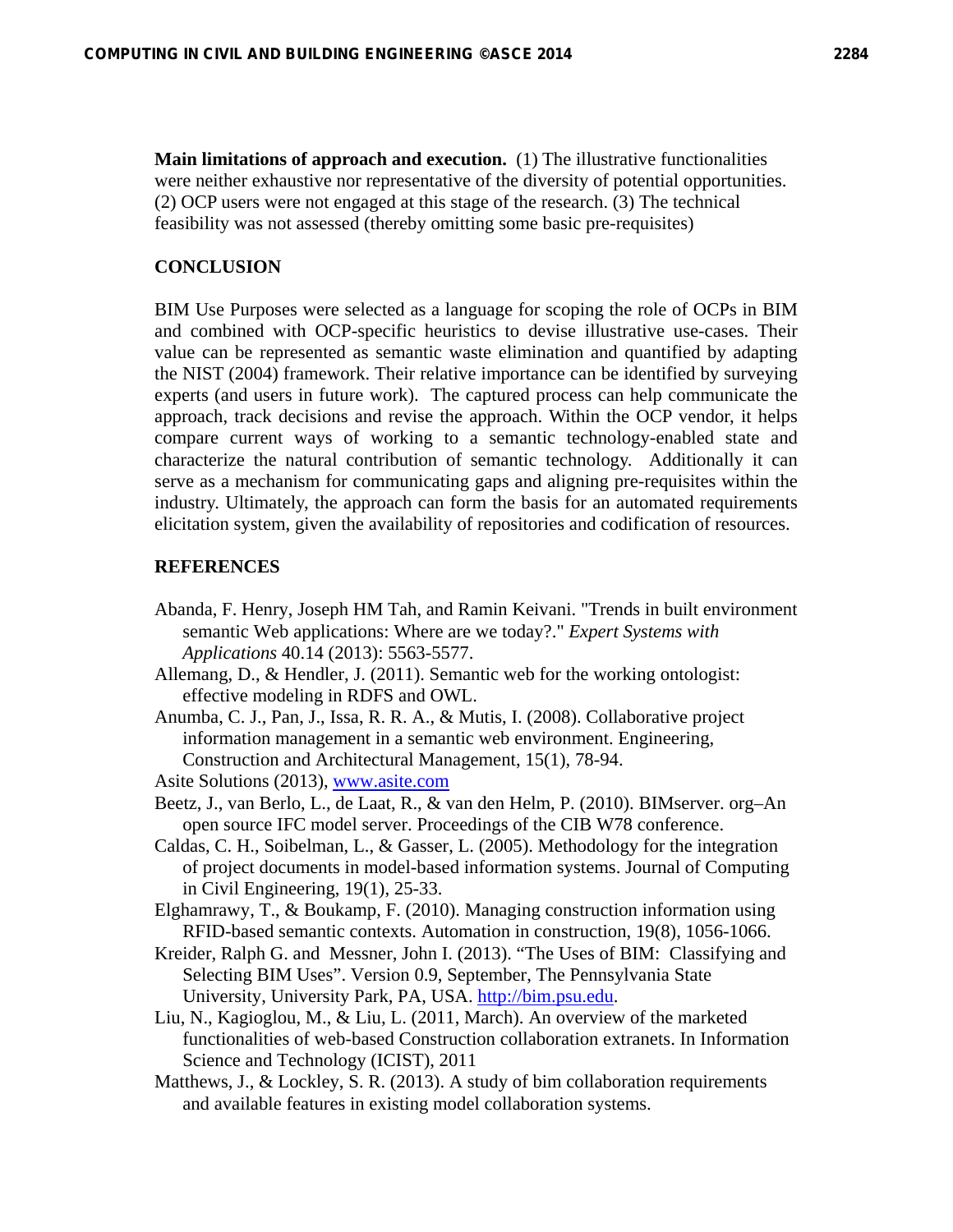- NIST (2004). Cost analysis of inadequate interoperability in the US capital facilities industry. National Institute of Standards and Technology.
- Simon, H. A. (1981). The sciences of the artificial, 1981.
- Singh, V., Gu, N., & Wang, X. (2011). A theoretical framework of a BIM-based multi-disciplinary collaboration platform. Automation in construction, 20(2),
- Vanlande, R., Nicolle, C. & Cruz, C., 2008. IFC and building lifecycle management. Automation in Construction, 18(1), pp.70–78.
- Venugopal, M., Eastman, C. M., Sacks, R., & Teizer, J. (2012). Semantics of model views for information exchanges using the industry foundation class schema. Advanced Engineering Informatics, 26(2), 411-428.
- Yurchyshyna, A., & Zarli, A. (2009). An ontology-based approach for formalisation and semantic organisation of conformance requirements in construction. Automation in Construction, 18(8), 1084-1098.